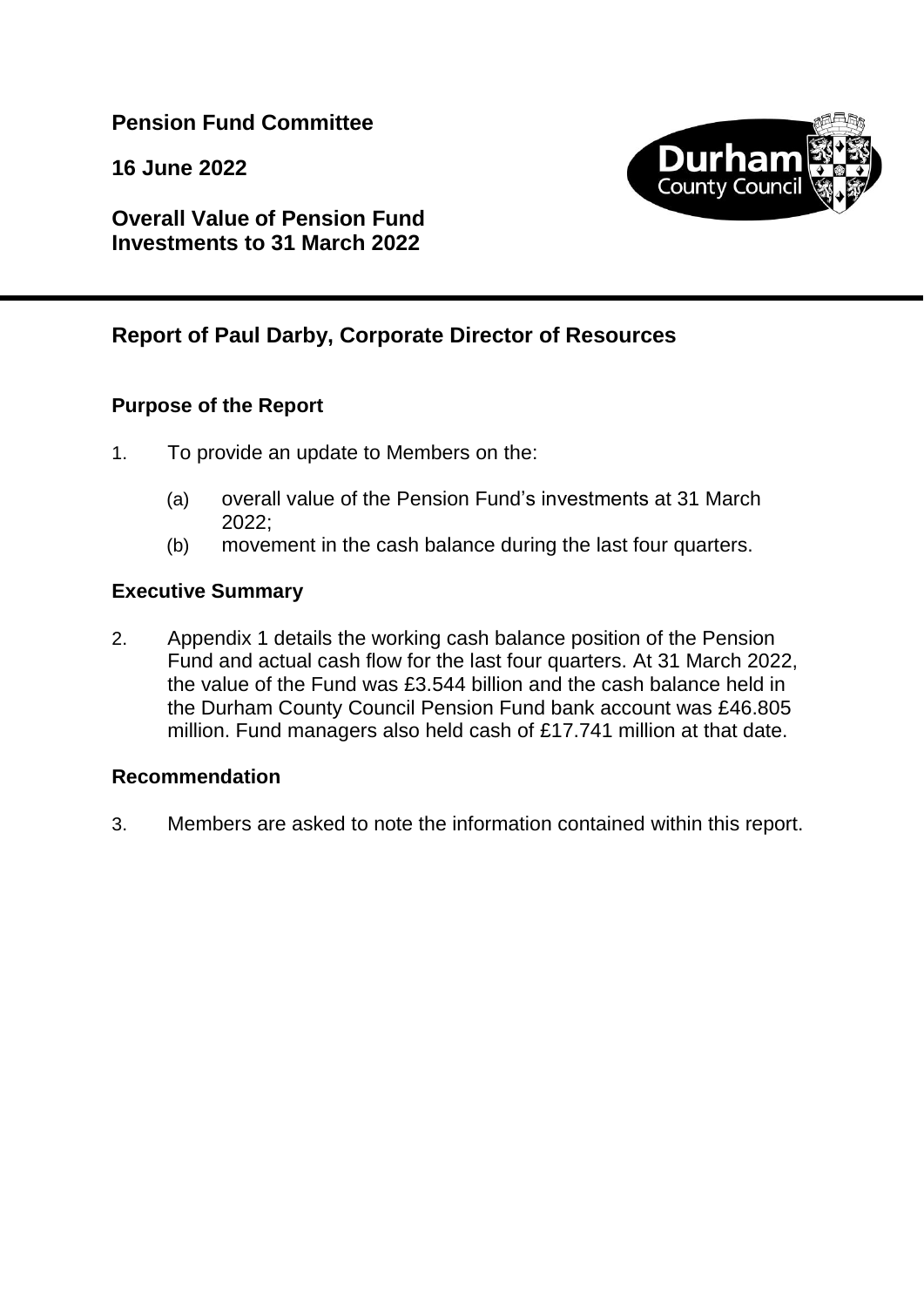## **Background**

#### **Value of the Pension Fund**

- 4. Reports from the four appointed fund managers, namely:
	- $\bullet$  AB
	- $BCPP$
	- CB Richard Ellis
	- Mondrian

are included in Part B of today's agenda.

5. The value of the Fund at 31 March 2022 was £3.544 billion compared to £3.729 billion at 31 December 2021. This is a decrease of £185 million (or 4.9%) in the fourth quarter of 2021/22, which is mainly due to the global effects of the war between Russia and Ukraine.

#### **Allocation of New Investment Money/ Withdrawal of Investment Money to Deal with Estimated Shortfall**

- 6. New investment money is allocated to fund managers when the Pension Fund has cash which is not required to be available as a working cash balance, for example to pay pensioners or fees.
- 7. When it is estimated that the Pension Fund will not have sufficient cash available as a working cash balance, cash is withdrawn from fund managers.
- 8. Appendix 1 details the working cash balance position of the Pension Fund and actual cash flow for the last four quarters. As at 31 March 2022, the cash balance held in the Durham County Council Pension Fund bank account was £46.805 million. In addition to this, not included in this table, fund managers were holding cash of £17.741 million at 31 March 2022.
- 9. During the quarter ending 31 March 2022 further drawdowns totalling £13.233 million were made to BCPP to invest in private equity, infrastructure and private credit.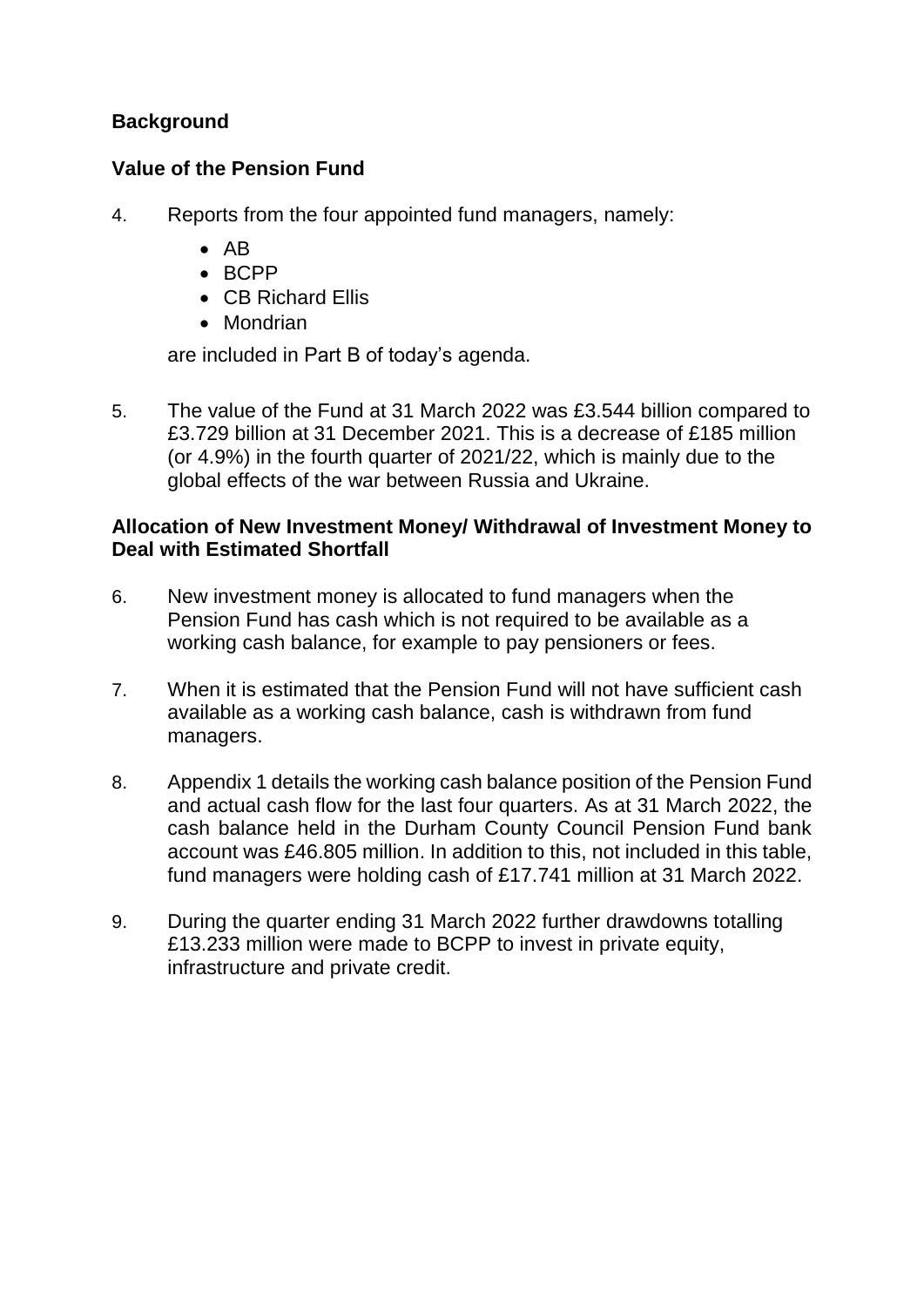### **Fund Rebalancing**

- 10. Fund rebalancing is the mechanism by which the Pension Fund would ensure that the asset allocation to fund managers is maintained at the target levels previously agreed by the Pension Fund Committee and as set out in the Investment Strategy Statement. It is also the means by which cash is moved to or from managers as a consequence of the cash flow forecasts.
- 11. Due to the current suspension of fund rebalancing, there was no rebalancing exercise this quarter.

**Contact: Joanne McMahon Tel: 03000 261968**